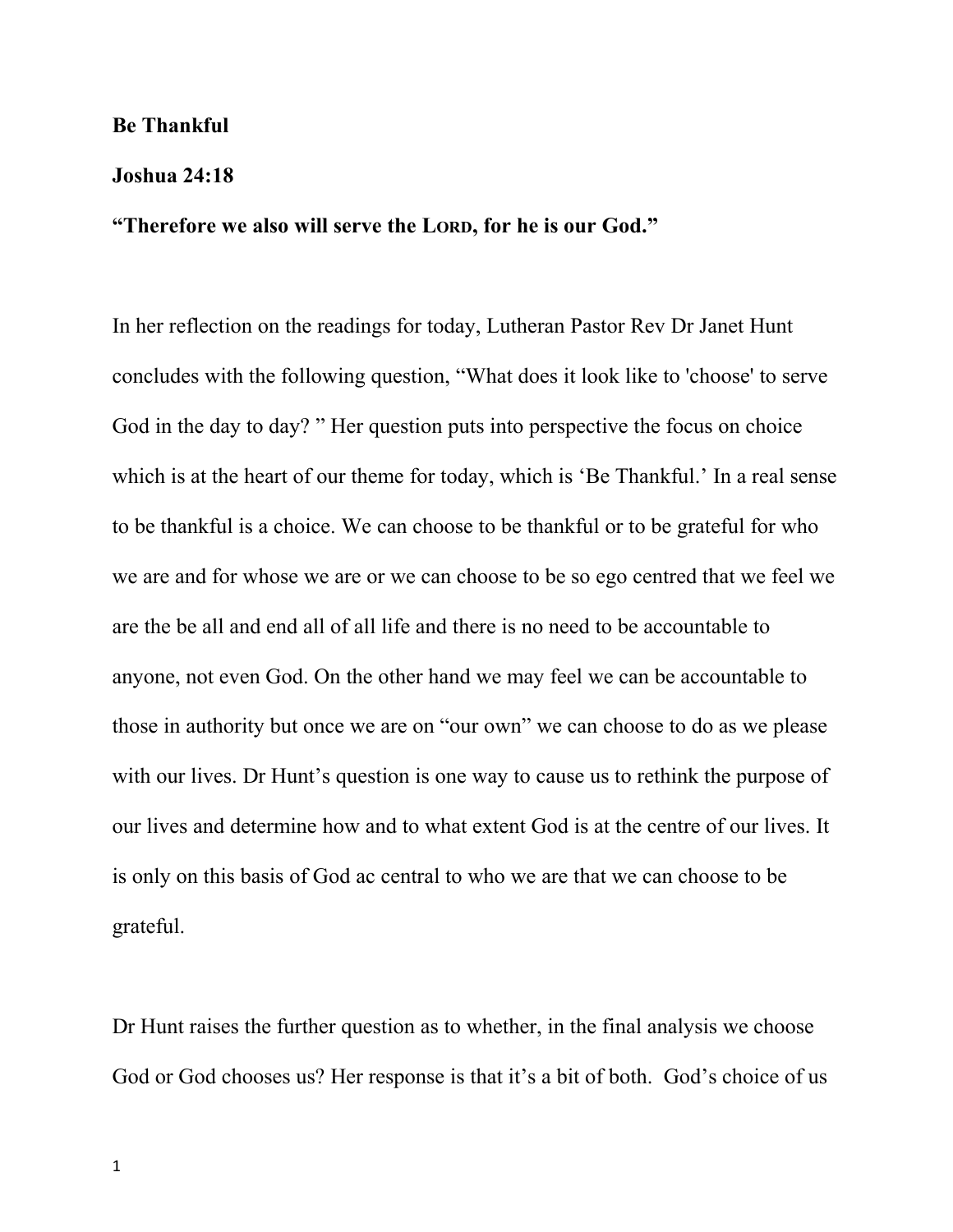to live eternally with him is done purely on the basis of love. God chooses because God loves and all of creation unconditionally. Yet, as we see from the first reading from the book of Joshua, the people are challenged to make a choice. With some among them already making the choice to mingle with the people of the land, Israel is reminded by Joshua that she is not of the land but of God. To this end, Israel is to choose to serve God despite the attraction of the temptations and lures in and around the surrounding communities.

Our focus on the season of intentional discipleship is an opportunity, similar to the one offered to Israel, to make a choice for God. In the prayer for discipleship at the back of the bulletin we pray 'grant that as we 'yes' to the call to discipleship, your Holy Spirit will enable us so completely to commit all the areas of our lives to his service…" The critical point here is that God needs faithful and dedicated members of the faith to practice what they preach. Making a commitment for God and his service requires sacrifice and dedication from the person of faith. It is this commitment that ought to propel them action favour of God.

To be thankful is a choice. Just as the Israelites under Joshua's leadership chose to serve the LORD because he is their God, in the same way people can choose to be thankful because there is One who provides for all our needs. It is true there are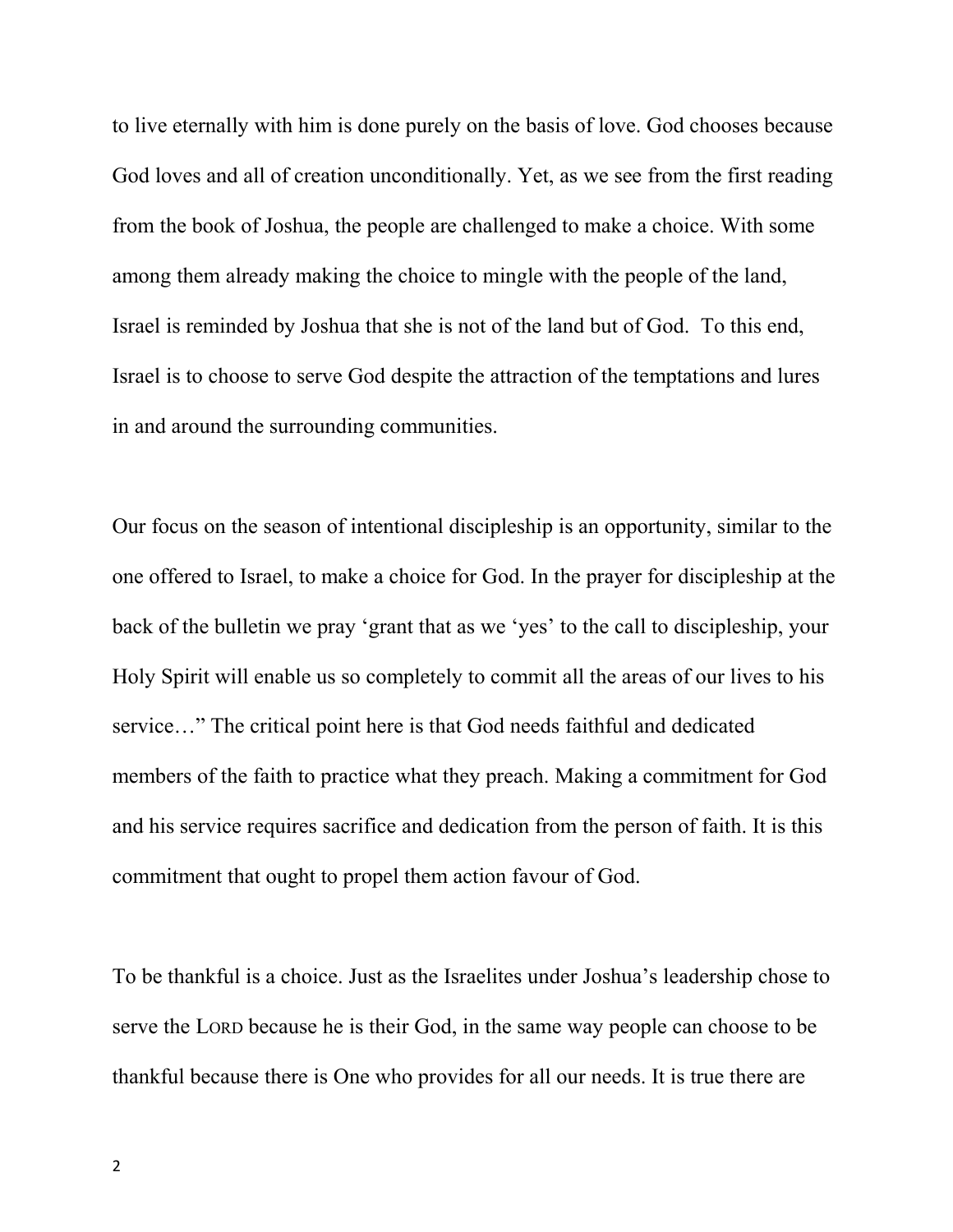some persons who do not acknowledge the existence of God and hence this choice is not an option for them. For us as people of faith, however, we can choose to be thankful because as the writer of I Thess 5:18 reminds us "give thanks in all circumstances; for this is God's will for you in Christ Jesus." We can choose to give God thanks at all times, whether or not the time is favourable, because this is God's will or plan for our lives. Giving thanks to God was seen as essential to the Church in Thessalonica because the people were beginning to lose hope that Jesus will return. The writer encourages them not to lose hope but to give thanks.

Tithing is one way the Church encourages us to give thanks to God. We are encouraged to give a tenth of our earnings back to God. Christians are encouraged to tithe, not as if God needs our money nor are we invited to do so as a means of exploiting people who are economically deprived. It is for this reason we refer to the tithe as Freewill Offering. On page 404 of the Book of Common Prayer (BCP) here is what the Church in the Province of the West Indies (CPWI or Anglican Church) has to say about Freewill Offering or Tithing. Every baptized and confirmed is to practice being thankful by "giving money in support for God's work, bearing in mind the claims of tithing as an expression of gratitude for and dedication of our material possessions to God and his service." Here we see that giving to further the work of God is an expression or sign of gratitude for our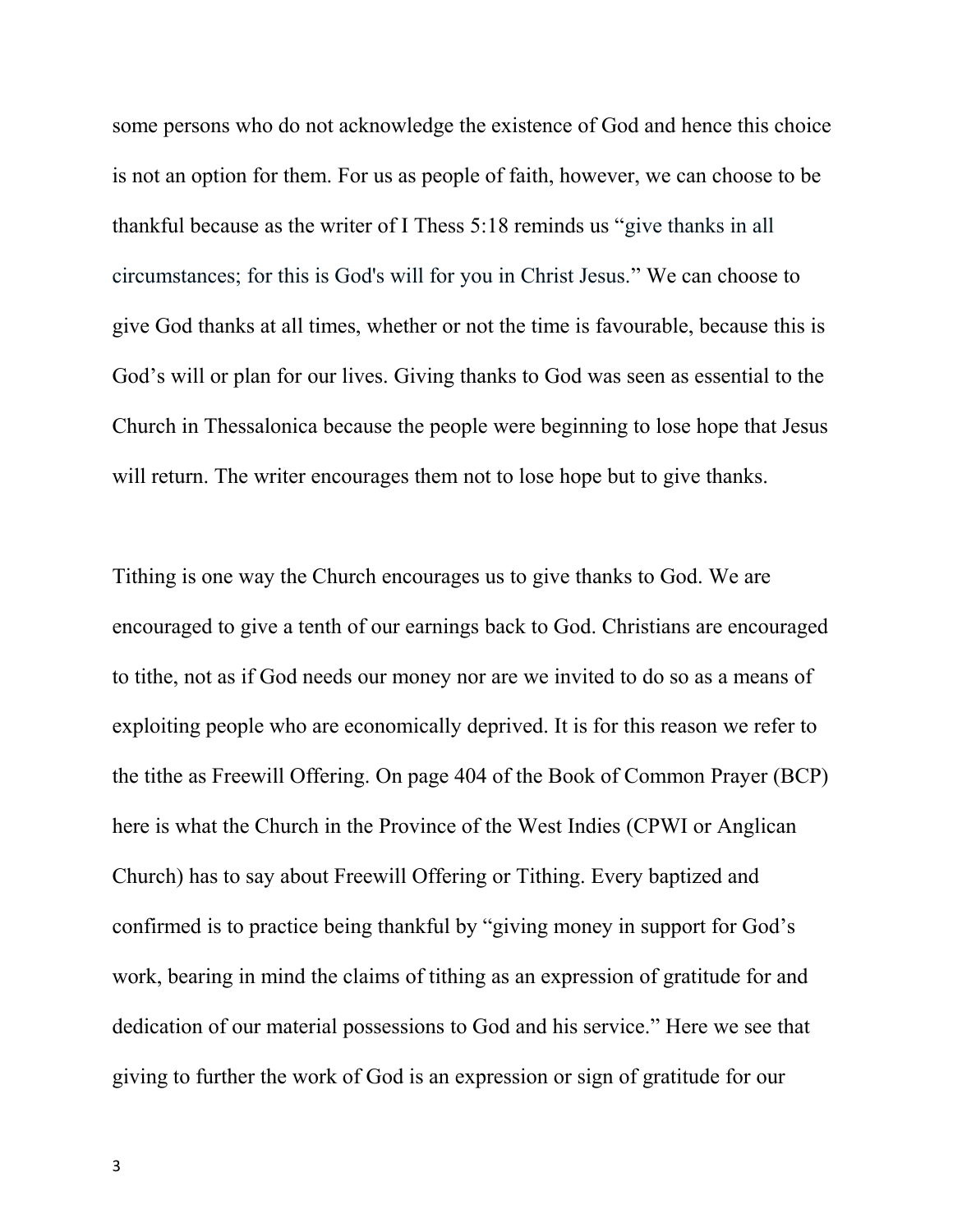material possessions. Notice too that giving to God as a sign of gratitude is just one among eleven things the Church invites us to commit to in order to practice discipleship. Our job description as Christian disciples is well laid out here an giving thanks in all circumstances is just one of the many duties we are called upon to person as Christians.

In the prayer for intentional discipleship at the back of the bulletin we are invited to put our life of gratitude into action. We are invited to do so by "completely committing all areas of our lives to God's service, that is, our personal, family, Church, work, recreational and social lives." To help us do this in an intentional way Dr Hunt invites us to think about a few questions. These questions serve as a guide to help us practice intentional discipleship. The following questions she says should guide the way we live on a daily basis.

- 1. Will I choose to live in kindness or will I let old hurts taint my responses to those around me?
- 2. Will I close my office door or will I respond to the cry of pain in the outer office? Or on the other end of the phone line? Or in our neighborhood and beyond?
- 3. Will I work for justice in the world or will I cower in my fear that I might offend?
- 4. Will I entrust to God a portion of what I have been given or will I hoard it all away in fear?
- 5. Will I begin and end my day in prayer or will I try to go it alone?<sup>[1](#page-3-0)</sup>

<span id="page-3-0"></span><sup>1</sup> http://words.dancingwiththeword.com/2015/08/do-i-choose-or-am-i-chosen.html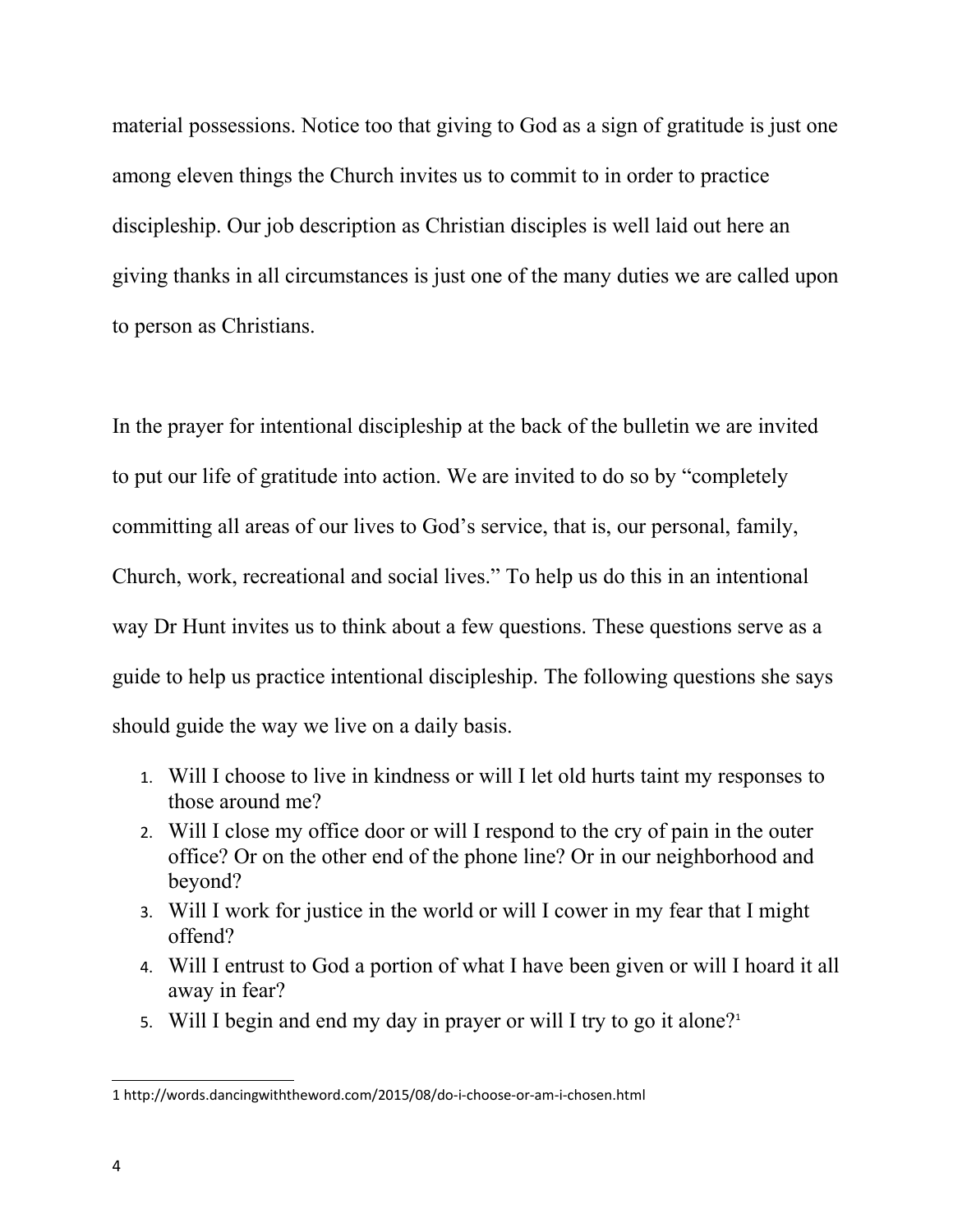She concludes these questions on a note of thankfulness by saying " I thank God every day that God made the ultimate choice for me first. Because of this, all of my choices every day are made under a benevolent cloud of grace." [2](#page-4-0) To this end we can conclude with three reasons for giving thanks based on the questions raised by Dr Hunt.

First, to be thankful is to choose our response to God and to each other on a daily basis. To be thankful is to choose to respond to the needs of everyone, especially those closest to us. For example, recently we are told people in Arnett Gardens heard shouts of rape but did not take it seriously. Next thing you know a teenager was found dead. We need to cultivate the desire to respond to the needs of others even when we feel helpless.

Second, we are to be thankful by doing acts of justice. We may know of families experiencing violence of any kind. Women and girls in particular are often victims of domestic violence. Justice is intervening in ways that will change the situation for good for all concerned. Sometime ago there was a cry for gender justice here on the UWI campus as some female students were being attached by their male counter parts. Justice was done to curb these activities.

<span id="page-4-0"></span><sup>2</sup> http://words.dancingwiththeword.com/2015/08/do-i-choose-or-am-i-chosen.html